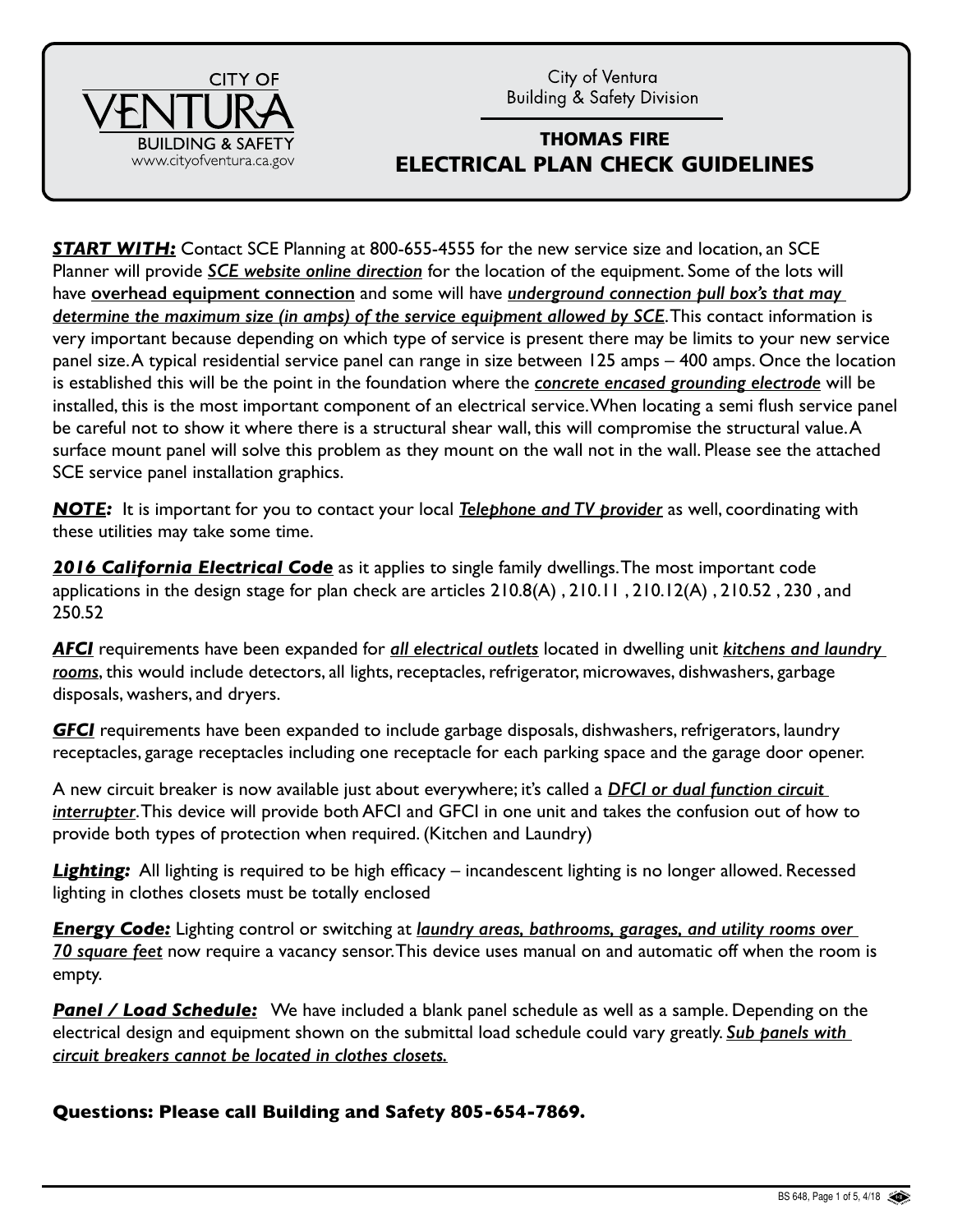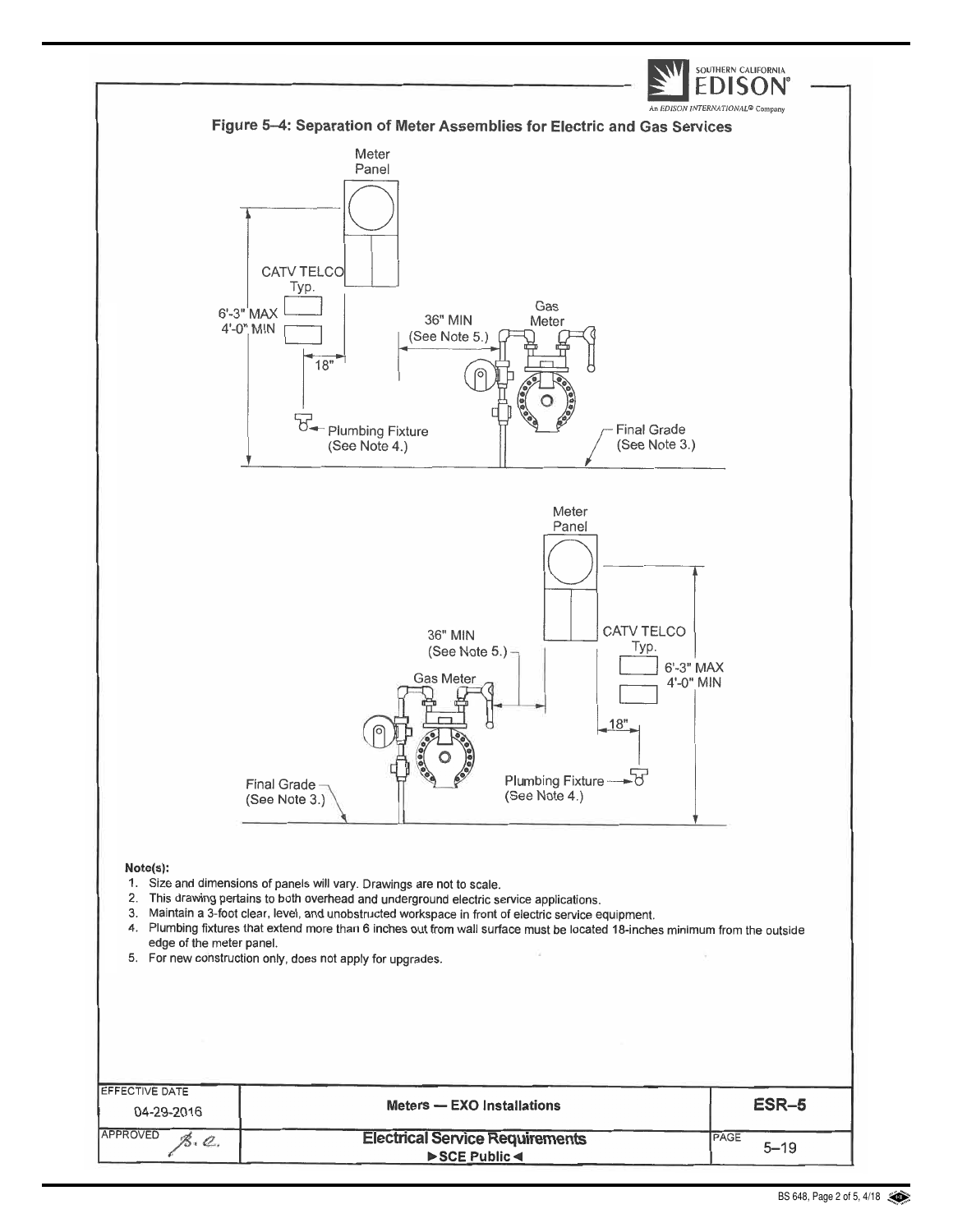|                                              | SOUTHERN CALIFORNIA                                                                                                                                                                                                                                                                                                                                                                                                                                                                                                  |                                                                                                                                  |
|----------------------------------------------|----------------------------------------------------------------------------------------------------------------------------------------------------------------------------------------------------------------------------------------------------------------------------------------------------------------------------------------------------------------------------------------------------------------------------------------------------------------------------------------------------------------------|----------------------------------------------------------------------------------------------------------------------------------|
| An EDISON INTERNATIONAL <sup>®</sup> Company |                                                                                                                                                                                                                                                                                                                                                                                                                                                                                                                      |                                                                                                                                  |
|                                              | Figure 5-5: Workspace - Surface-Mounted or Semi-Flush Meter Installation                                                                                                                                                                                                                                                                                                                                                                                                                                             |                                                                                                                                  |
|                                              | 10" MIN (See Note 1.)<br>v.<br>6'-3" MAX<br>6'-6" MIN<br>4'-0" MIN<br>10" MIN<br>(See Note 2.)<br>(See Note 1.)<br>Level working and                                                                                                                                                                                                                                                                                                                                                                                 |                                                                                                                                  |
|                                              | <b>SI MILL</b><br>standing space                                                                                                                                                                                                                                                                                                                                                                                                                                                                                     |                                                                                                                                  |
|                                              | (See Note 2).                                                                                                                                                                                                                                                                                                                                                                                                                                                                                                        |                                                                                                                                  |
|                                              | 3' MIN                                                                                                                                                                                                                                                                                                                                                                                                                                                                                                               |                                                                                                                                  |
|                                              | Surface-Mounted or<br>Semi-Flush Meter Installation                                                                                                                                                                                                                                                                                                                                                                                                                                                                  |                                                                                                                                  |
|                                              |                                                                                                                                                                                                                                                                                                                                                                                                                                                                                                                      |                                                                                                                                  |
| Note(s):                                     |                                                                                                                                                                                                                                                                                                                                                                                                                                                                                                                      |                                                                                                                                  |
| Figure 5-4 (Page 5-24).                      |                                                                                                                                                                                                                                                                                                                                                                                                                                                                                                                      | or extend less than 18 inches horizontally from the outside edge of the meter panel, shall not be considered an obstruction. See |
| 2.                                           | A level working and standing surface, clear and unobstructed, entirely on the property of the customer, shall be provided. The<br>minimum width of the workspace shall be 36 inches overall, but need not be centered beneath the meter. The minimum depth of<br>the workspace shall be 36 inches. Where meters are enclosed in a closet or recessed in an enclosure, the depth of the<br>workspace is measured from the outer face of the closet or recess. The minimum height of the workspace shall be 78 inches. |                                                                                                                                  |
|                                              |                                                                                                                                                                                                                                                                                                                                                                                                                                                                                                                      |                                                                                                                                  |
|                                              |                                                                                                                                                                                                                                                                                                                                                                                                                                                                                                                      |                                                                                                                                  |
|                                              |                                                                                                                                                                                                                                                                                                                                                                                                                                                                                                                      |                                                                                                                                  |
|                                              |                                                                                                                                                                                                                                                                                                                                                                                                                                                                                                                      |                                                                                                                                  |
|                                              |                                                                                                                                                                                                                                                                                                                                                                                                                                                                                                                      |                                                                                                                                  |
|                                              |                                                                                                                                                                                                                                                                                                                                                                                                                                                                                                                      |                                                                                                                                  |
|                                              |                                                                                                                                                                                                                                                                                                                                                                                                                                                                                                                      |                                                                                                                                  |
|                                              |                                                                                                                                                                                                                                                                                                                                                                                                                                                                                                                      |                                                                                                                                  |
|                                              |                                                                                                                                                                                                                                                                                                                                                                                                                                                                                                                      |                                                                                                                                  |
|                                              |                                                                                                                                                                                                                                                                                                                                                                                                                                                                                                                      |                                                                                                                                  |
|                                              |                                                                                                                                                                                                                                                                                                                                                                                                                                                                                                                      |                                                                                                                                  |
|                                              |                                                                                                                                                                                                                                                                                                                                                                                                                                                                                                                      |                                                                                                                                  |
|                                              |                                                                                                                                                                                                                                                                                                                                                                                                                                                                                                                      |                                                                                                                                  |
|                                              |                                                                                                                                                                                                                                                                                                                                                                                                                                                                                                                      |                                                                                                                                  |
|                                              |                                                                                                                                                                                                                                                                                                                                                                                                                                                                                                                      |                                                                                                                                  |
|                                              |                                                                                                                                                                                                                                                                                                                                                                                                                                                                                                                      |                                                                                                                                  |
| Approved<br>$k\prime$                        | <b>Meters - EXO Installations</b>                                                                                                                                                                                                                                                                                                                                                                                                                                                                                    | ESR-5                                                                                                                            |
| <b>Effective Date</b><br>07-31-2009          | <b>Electrical Service Requirements</b>                                                                                                                                                                                                                                                                                                                                                                                                                                                                               | Page<br>$5 - 25$                                                                                                                 |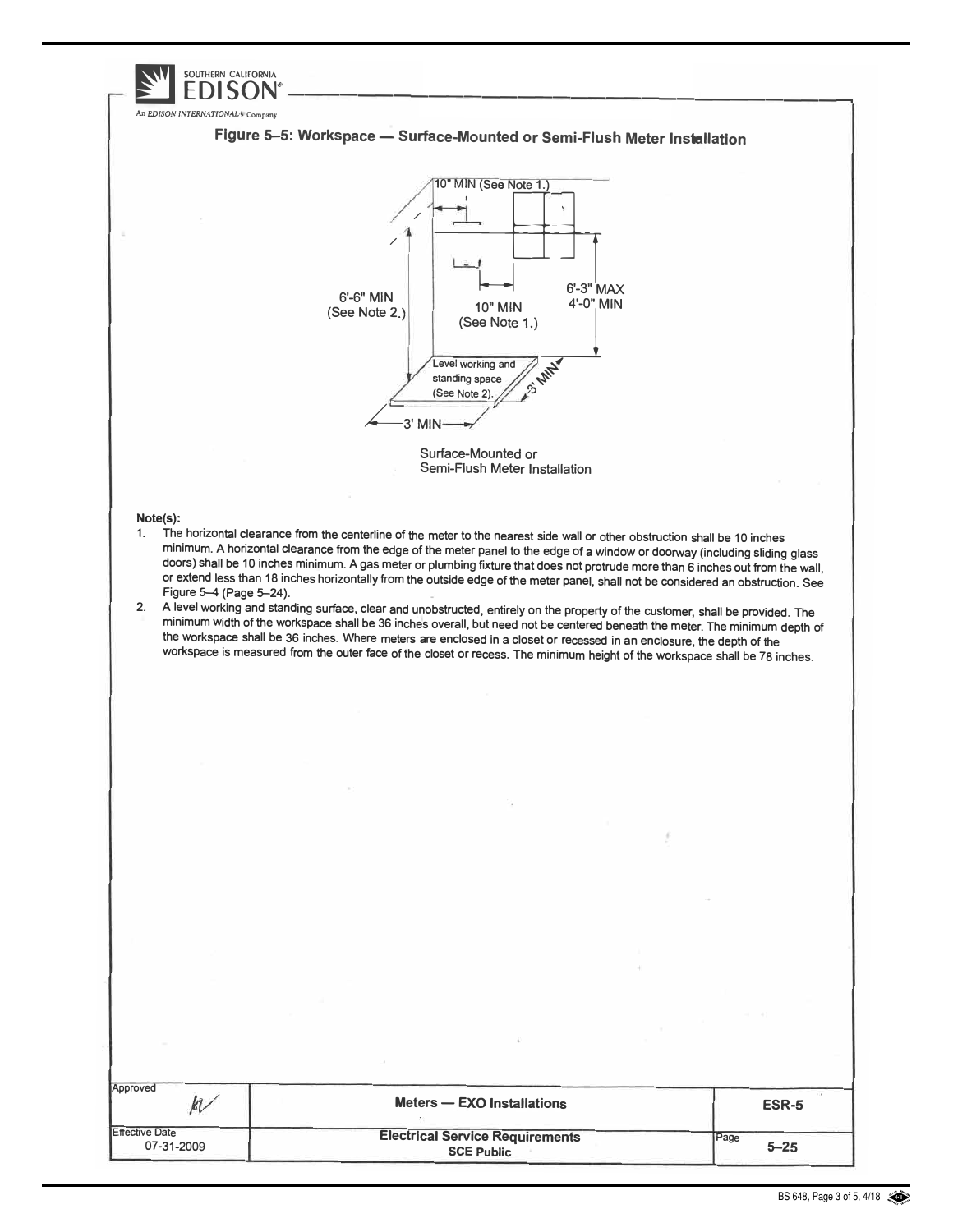## **EXAMPLE**

|                                                       |                                           |  |                |                         |                                                                   |           |   | Sample 10 Panel Schedule |                                                 |                   |      |                                     |                 |              |  |
|-------------------------------------------------------|-------------------------------------------|--|----------------|-------------------------|-------------------------------------------------------------------|-----------|---|--------------------------|-------------------------------------------------|-------------------|------|-------------------------------------|-----------------|--------------|--|
| PANEL NO.                                             |                                           |  | SECTION:       |                         |                                                                   |           |   | Bus: 120/240             |                                                 | $\odot$ Main C.B. |      | AMP                                 |                 |              |  |
| Location:                                             |                                           |  | Serving:       |                         |                                                                   | 10 3 Wire |   |                          | <b>AMP</b>                                      | Main Lugs Only    |      |                                     |                 |              |  |
| A.I.C. Rating                                         |                                           |  | Feed Thru Lugs |                         |                                                                   |           |   |                          |                                                 |                   |      | Flush Mount                         | <b>Top Feed</b> |              |  |
| Series Rated<br><b>Fully Rated</b>                    |                                           |  | SubFeed Lugs   |                         |                                                                   |           |   |                          | Iso. Gnd. Bus                                   |                   |      | <b>Bottom Feed</b><br>Surface Mount |                 |              |  |
| Load                                                  |                                           |  |                | Circuit Breaker<br>CONN |                                                                   |           |   |                          | <b>Circuit Breaker</b>                          |                   | CONN |                                     |                 | Load<br>Туре |  |
| Type                                                  | <b>Circuit Description</b>                |  |                |                         | KVA<br>  Pole   AMP<br>AMP Pole<br><b>CKT</b><br><b>CKT</b><br>PH |           |   |                          | Circuit Description                             |                   |      |                                     |                 |              |  |
| dfci                                                  | Kitchen recept. S.A.                      |  |                | 20                      | 1                                                                 | 1         | A | $\overline{2}$           | 1                                               | 20                |      | Bathroom #1                         |                 | gfci         |  |
| dfci                                                  | Kitchen recept. S.A.                      |  | 1.5            | 20                      | 1                                                                 | 3         | B | $\overline{4}$           | 1                                               | 20                |      | Bathroom #2                         |                 | qfci         |  |
| dfci                                                  | DW and Gar. Desp.                         |  |                | 20                      | 1                                                                 | 5         | А | 6                        | 1                                               | 20                |      | Bathroom #3                         |                 | <u>afci</u>  |  |
| dfci                                                  | Kitchen micro                             |  |                | 20                      | 1                                                                 | 7         | B | 8                        | 1                                               | 20                |      | Garage receptacles                  |                 | gfci         |  |
| dfci                                                  | Kitchen recept / Itg mic                  |  |                | 20                      | 1                                                                 | 9         | A | ${\bf 10}$               | 1                                               | 20                |      | Master Bath                         |                 | gfci         |  |
| dfci                                                  | Laundry receptacles                       |  |                | 20                      | 1                                                                 | 11        | B | 12                       | 1                                               | 20                |      | Spa tub                             |                 | gfci         |  |
| afci                                                  | Ltg @ LR, BR#1, BR#2                      |  |                | 15                      | 1                                                                 | 13        | A | 14                       |                                                 | 20                | 1.5  | Recpt.Dinrm, hall, den              |                 | afci         |  |
| lafci                                                 | Ltg @ BR3#, BR#4, Hall                    |  |                | 15                      | 1                                                                 | 15        | B | 16                       | 1                                               | 20                |      | Recpt. BR#1 and 2                   |                 | afci         |  |
| <b>a</b> fci                                          | Ltg $@$ , din rm, den                     |  |                | 15                      | 1                                                                 | 17        | A | 18                       | 1                                               | $\overline{20}$   |      | Recpt. BR#3 and 4                   |                 | afci         |  |
| afci                                                  | Ltg $@$ gar, laun, exter.                 |  |                | 15                      | 1                                                                 | 19        | B | 20                       |                                                 | 20                |      | Recept. exterior                    |                 | afci         |  |
| <b>FAU</b>                                            |                                           |  |                | 15                      | 1                                                                 | 21        | A | 22                       | 1                                               | 20                |      | LR entertainment recpt.             |                 | afci         |  |
| <b>HVAC</b>                                           |                                           |  |                | 40                      | $\overline{2}$                                                    | 23        | B | 24                       |                                                 | 20                |      | Pool equipment                      |                 | qfci         |  |
| <b>HVAC</b>                                           |                                           |  |                |                         |                                                                   | 25        | А | 26                       |                                                 | 15                |      | Pool Itg / recept.                  |                 | gfci         |  |
|                                                       | space                                     |  |                |                         |                                                                   | 27        | B | 28                       |                                                 |                   |      | space                               |                 |              |  |
| space                                                 |                                           |  |                |                         |                                                                   | 29        | A | 30                       |                                                 |                   |      | space                               |                 |              |  |
|                                                       | space                                     |  |                |                         |                                                                   | 31        | B | 32                       |                                                 |                   |      | space                               |                 |              |  |
|                                                       | space                                     |  |                |                         |                                                                   | 33        | A | 34                       |                                                 |                   |      | space                               |                 |              |  |
|                                                       | space                                     |  |                |                         |                                                                   | 35        | B | 36                       |                                                 |                   |      | space                               |                 |              |  |
|                                                       |                                           |  |                |                         |                                                                   | 37        | A | 38                       |                                                 |                   |      |                                     |                 |              |  |
| 2                                                     | <b>Future Solar</b>                       |  | 2.4            | 20                      | $\overline{2}$                                                    | 39        | B | 40                       | 2                                               | 40                | 4.8  | Future EVC spare                    |                 |              |  |
| 2.4<br>41<br><b>Future Solar</b>                      |                                           |  |                |                         |                                                                   |           | A | 42                       |                                                 |                   | 4.8  | Future EVC spare                    |                 |              |  |
|                                                       | <b>CONNECTED LOAD</b>                     |  |                |                         |                                                                   |           |   |                          | <b>DEMAND LOAD</b>                              |                   |      |                                     |                 |              |  |
|                                                       | Total General-Purpose Receptacle (R) Load |  |                |                         | Total General-Purpose Receptacle ( R ) Load @ 180VA/ea.,          |           |   |                          |                                                 |                   |      |                                     |                 |              |  |
|                                                       | @ 180VA/ea.                               |  |                | KVA                     | KVA.<br>100% for first 10 KVA & 50% for remainder                 |           |   |                          |                                                 |                   |      |                                     |                 |              |  |
| <b>KVA</b><br>Total Specific-Purpose (SP) Receptacles |                                           |  |                |                         |                                                                   |           |   |                          | KVA.<br>Total Specific-Purpose (SP) Receptacles |                   |      |                                     |                 |              |  |
| KVA<br>Total Motor (M) Load                           |                                           |  |                |                         |                                                                   |           |   |                          | <b>KVA</b><br>Total Motor (M) Load              |                   |      |                                     |                 |              |  |
| <b>KVA</b><br>Total Lighting (L) Load @ 125%          |                                           |  |                |                         |                                                                   |           |   |                          | <b>KVA</b><br>Total Lighting (L) Load @ 125%    |                   |      |                                     |                 |              |  |
| KVA<br>Total HVAC (H) Load                            |                                           |  |                |                         |                                                                   |           |   | Total HVAC (H) Load      |                                                 |                   |      |                                     |                 | <b>KVA</b>   |  |
| TOTAL CONNECTED LOAD<br>KVA                           |                                           |  |                |                         |                                                                   |           |   | Largest Motor @ 125%     |                                                 |                   |      |                                     |                 | KVA          |  |
| MINIMUM FEEDER CAPACITY<br>В<br>CONNECTED AMP<br>Α    |                                           |  |                |                         |                                                                   |           |   |                          |                                                 |                   |      | TOTAL DEMAND LOAD                   |                 | KVA.         |  |
| KVA<br>AMP.<br>Total / Phase                          |                                           |  |                |                         |                                                                   |           |   |                          |                                                 |                   |      |                                     |                 |              |  |